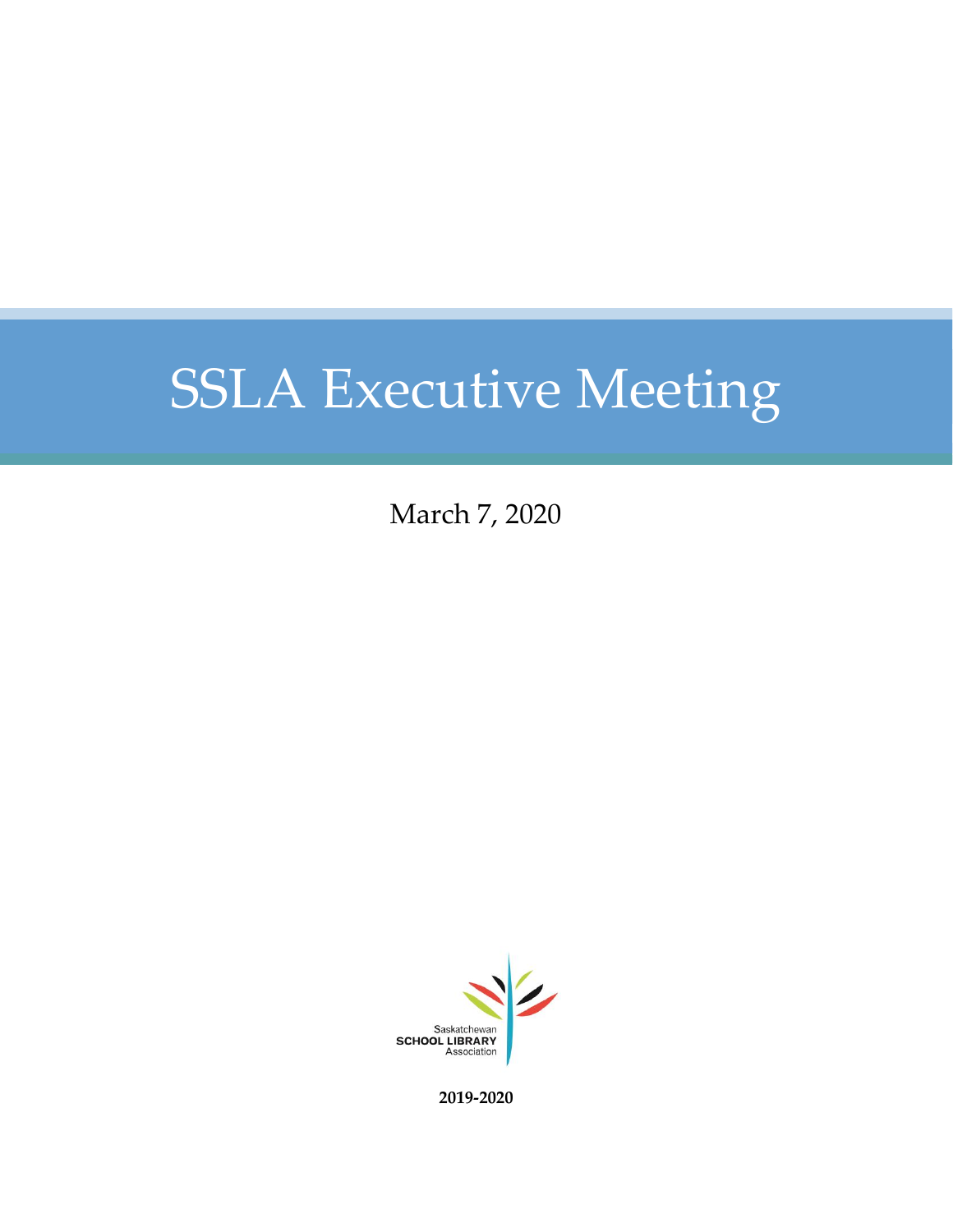

March 7, 2020

**Date** March 7, 2020 Location: PVSD Office, 3080 Albert St. N 9:00 a.m – 12:00 p.m.

**Meeting link:<https://ca.bbcollab.com/guest/3f037bc3c1f241c5a452c5eb7648047e>**

#### **Call to Order**

The meeting of the Saskatchewan School Library Association was called to order at Time on March 7, 2002 by Executive Council Member

Meeting was called to order at 9:06 AM.

### **Present: Gaetan, Sophie, Katie, Carla, Carol, Regan, Hannah, Sherry Regrets: Amy, Kari-Anne**

### **1. Approval of Agenda**

- 1.1. **The agenda was** *unanimously approved* **as distributed.** Motioned by Hannah, seconded by Sophie, moved.
- 1.2. **Additions to the agenda:**

Sophie will add Carol's report to the agenda.

### **2. Approval of Minutes**

**2.1 The minutes of the previous meeting were** *unanimously approved* **as distributed.** Motioned by Katie, seconded by Regan, motion passed.

#### **3. Reports**

#### **3.1. President**

Both of Gaetan's session proposals for the SLA conference have been accepted. Gaetan tried to contact Christine Corso to see if we can re-publish her TMC6 paper in The Medium. She has given permission as well as CSL so we are waiting on confirmation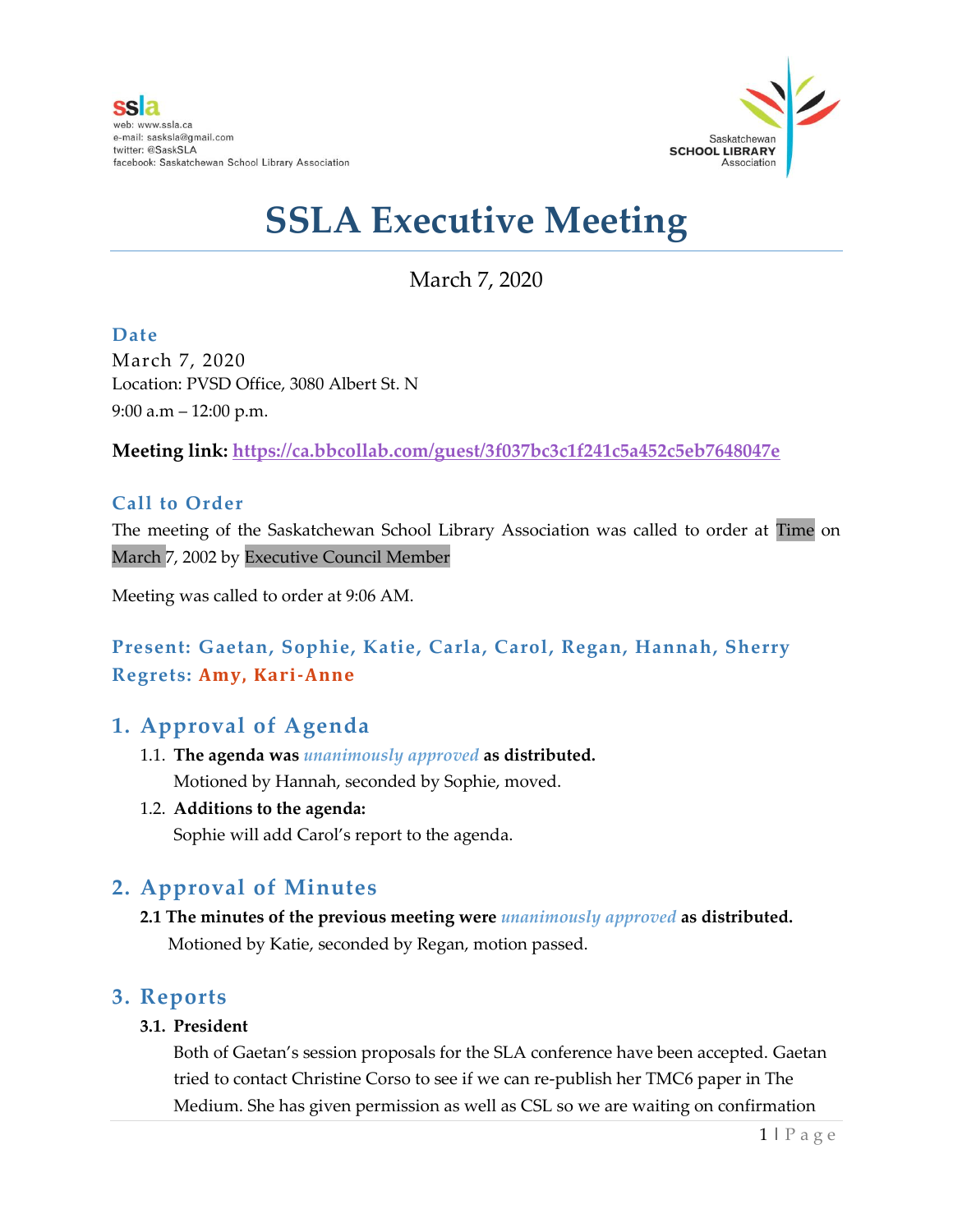

from her before we publish it. Second learning event happened on January 22. Third event with Jennifer LaGarde is coming up April 7, 2020. Hannah and Gaetan will get in touch with her. ACTION ITEM: Connect with Jennifer LaGarde to prepare for Learning Event 3. We are hoping to reach some more participants for this event. Gaetan is hoping to work on the school libraries directory next year. Gaetan has organized a March 20 PLC for a secondary FNMI resource list. The hope is to develop an interdisciplinary list. In April, he would like to take the larger list and go through it with a smaller focus group.

#### *3.2.* **President Elect**

Sophie will submit a paper for The Medium on TMC6. Sophie has been working on the Welcome to SSLA document and needs some information from our Strategic Plan – which needs to be updated this year. Sophie is going to make an online form for Award nominations. Sophie and Amy will collaborate on a Spring newsletter.

#### **3.3. Treasurer**

Shannon's bank would not accept our cheque so Carol did a US Bank draft. We ended up paying her \$526. We will also do a US Bank Draft for Jennifer LaGarde.

#### **3.4. Communications Councillor**

Amy shared some information on the Facebook, Twitter and Instagram.

#### **3.5. PD Councillors – Learning Events**

Hannah will be hosting the final learning event. We are looking to get some more people to attend. Hannah will collaborate with Amy and Sherry to share information.

#### **3.6. PD Councillor – Conference**

Discussed during Open Business 4.3

#### **3.7. Publications Councillor**

Katie has a resource she would like to write an article on for Spring.

#### **3.8. Special Projects Councillor**

Carla is cross-referencing the STF colletion to our list. We need some more images and the new pages linked for grade 7 and 8 on the website. Carla is continuing to work to keep the list current. Carla will work with the STF to create promotional material for the project.

#### **3.9. Secretary/Archivist/Membership**

No report.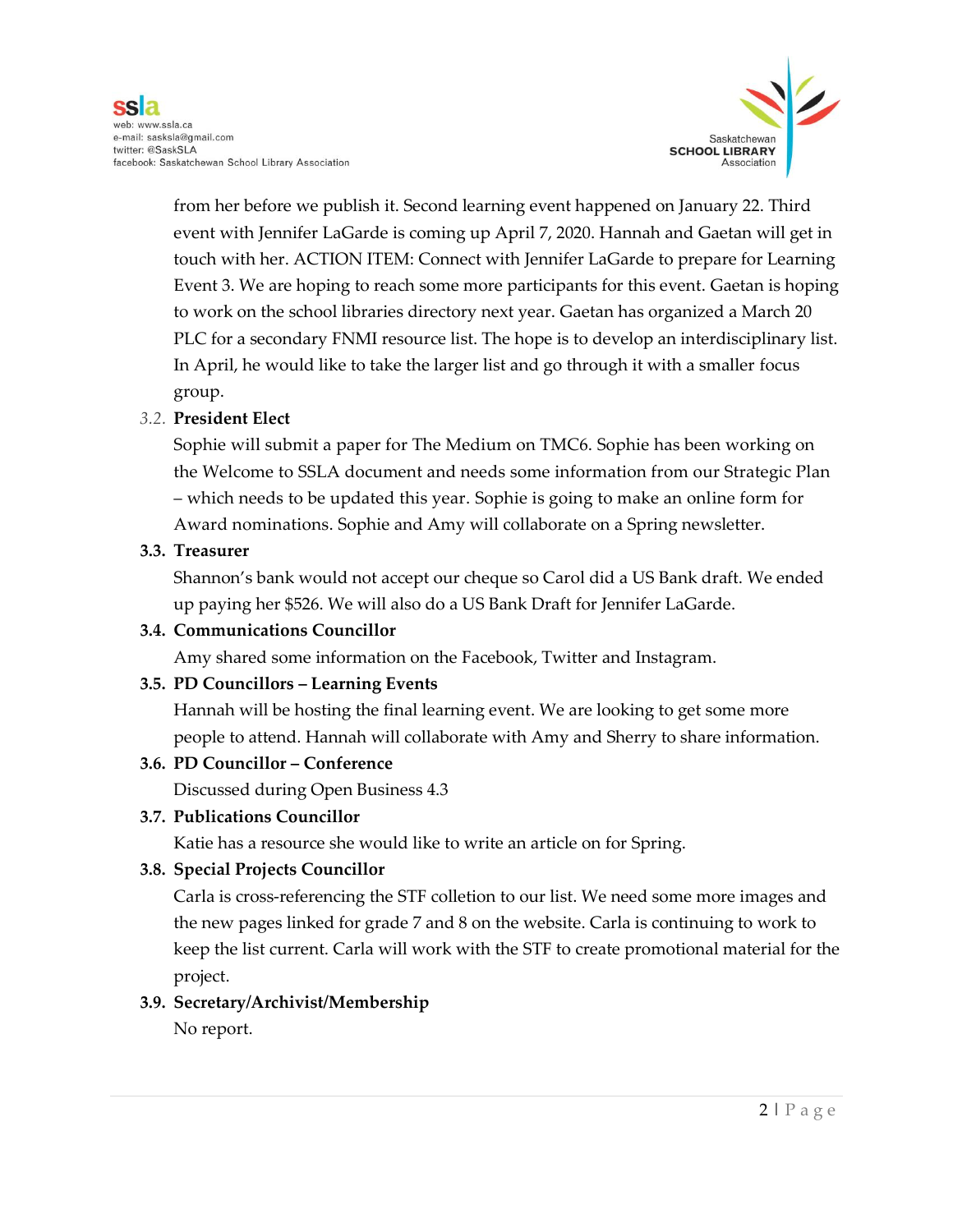



#### **4. Open Issues**

#### **4.1. Update on SLA 2020 Conference**

Gaetan will attend and present at the 2020 conference. The two are: Concentus Resources and Fake News. They are putting together a committee on FNMI subject headings. There are a variety of panels for discussion.

#### **4.2. Learning Events**

No glitches so far. Things are going well. If we move ahead with Learning Events in 2021-2022 we could promote at the 2021 conference.

#### **4.3. Conference 2021 update**

The STF is having a conference on the same topic in a few months. There aren't too many people that know about it, nor are there speakers as well know, so we can continue with our plan. The focus on indigenous content and culturally responsive pedagogy is not going away. May 21, 2021 is our planned date for the session. We need to include an advertising budget for the years between conferences so we can begin as soon as possible. Sherry will confirm the cost (if any?) for the venue. We will make a donation to the school. We will need to look into catering options and where we can do seating, etc. Vendors have been reaching out to Regan already. ACTION ITEM: Regan and Sherry will create a to-do list for themselves and the SSLA. Regan will reach out to David Robertson with a contract. We will get it in the STF calendar and put up registration.

Regan shared a possible schedule and topics:

- 7 or 8 sessions repeated three times in the day
	- o 9:15-10:45 David Keynote
	- o 10:45-11:00 Break
	- o 11:00-12:00 Session 1
	- o 12:00-1:00 Lunch
	- o 1:00:2:00 Session 2
- Door prizes and awards during lunch
- Possible session topics:

| Makerspaces                | Concentus               | Indigenous<br>Literature | Literacy        | Incorporating TRC                   |
|----------------------------|-------------------------|--------------------------|-----------------|-------------------------------------|
| Engagement                 | Learning<br>Environment | Oral Storytelling        | Ways of Knowing | Secondary courses<br>and curriculum |
| Someone from<br><b>OTC</b> | Katie Hildebrand?       | Sarah Longman?           | Other names?    |                                     |

- o 2:00-2:15 Break
- o 2:15-3:15 Session 3
- o 3:15 Wrap Up
- o 3:30 AGM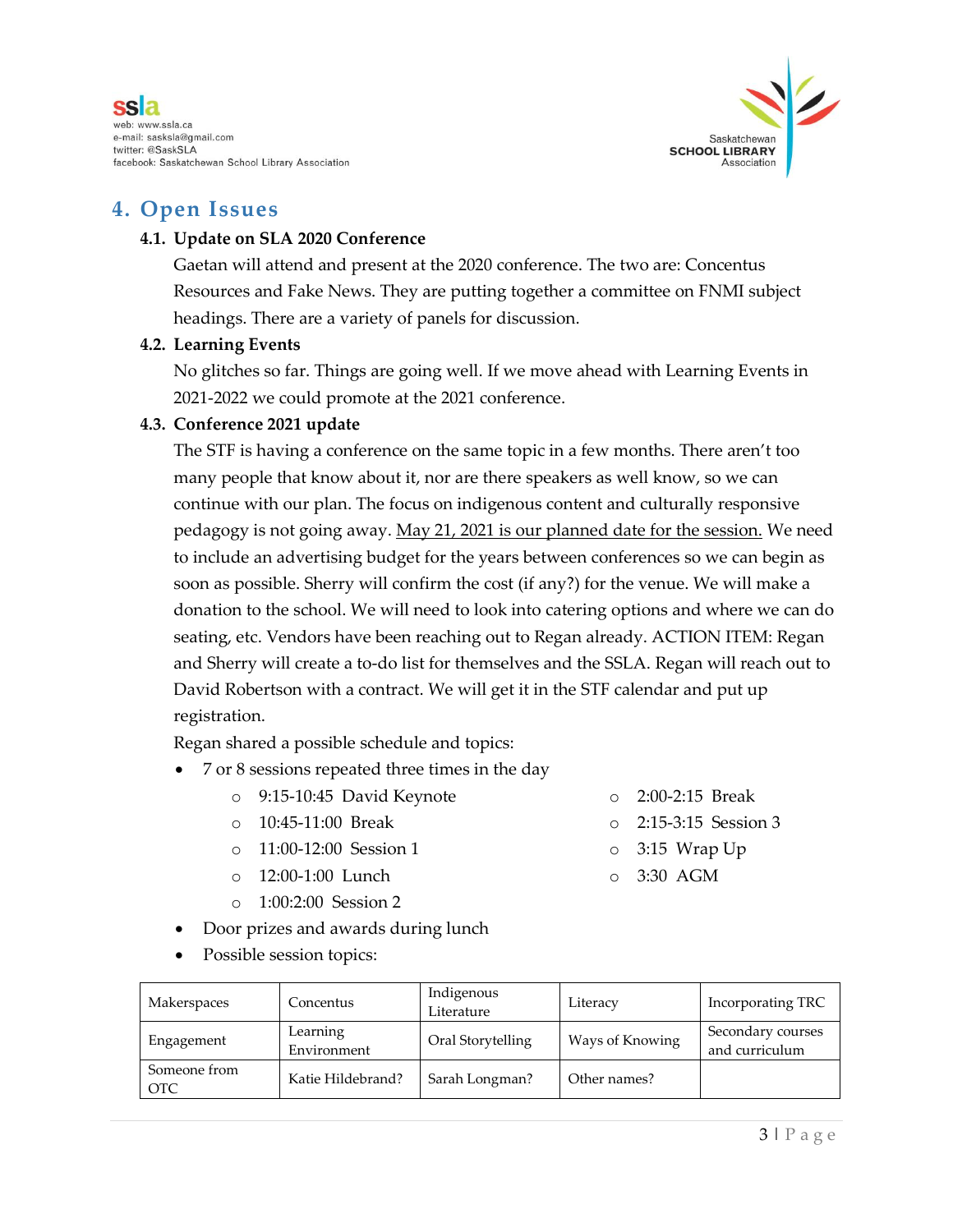



#### **5. New Business**

#### **5.1. Correspondence**

#### **5.1.1.Provincial Library and Literacy Office**

Promotion for "Canadian Major Dailies" database. There's a session March 18 10:00- 10:45 AM online.

#### **5.1.2. Earth Day Resource**

Earth day wanted us to promote their tools to our following.

### **Adjournment:**

Meeting was adjourned at 10:42 AM by Hannah. The next general meeting will be at April 25 at 9:00 online.

Minutes submitted by: Sophie Long

Approved by: Gaetan Hammond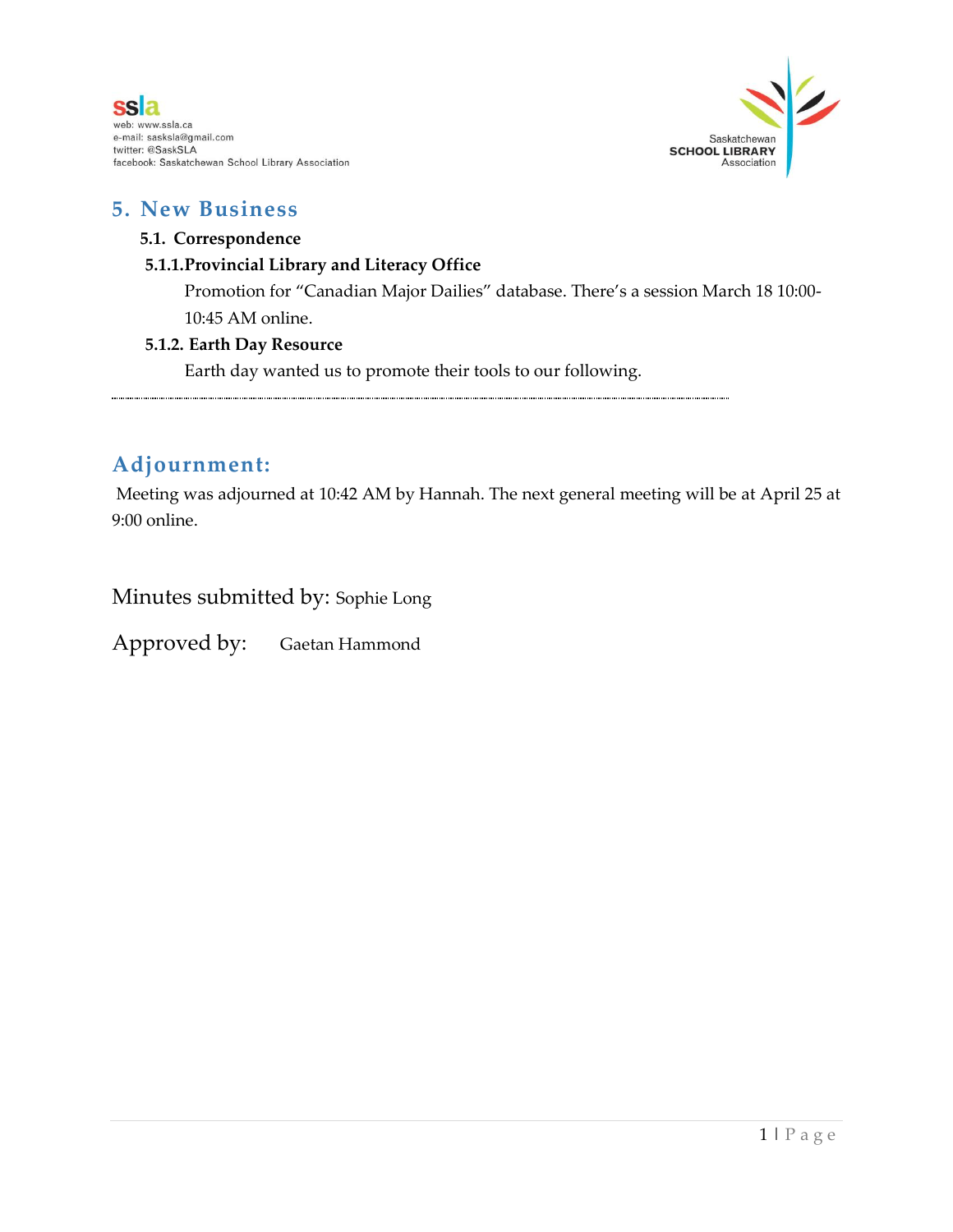

March 7, 2020

## **SSLA Executive Action List**

| <b>Task</b>                                      | <b>Who</b>       | <b>Comments</b> |
|--------------------------------------------------|------------------|-----------------|
| Saskatchewan School libraries directory          | Gaetan           |                 |
| Prepare for SSLA conference.                     | Gaetan           |                 |
| Connect with Jennifer LaGarde re: Learning Event | Gaetan,          |                 |
|                                                  | Hannah           |                 |
| To-do list for Conference 2021                   | Sherry, Regan    |                 |
| Winter edition of The Medium                     | Katie            |                 |
| <b>Discuss Strategic Planning</b>                | Sophie, Gaetan   |                 |
| Awards forms                                     | Sophie           |                 |
| Spring newsletter                                | Amy, Sophie      |                 |
| Share and SSLA updates and promote our events    | <b>Executive</b> |                 |
| (to colleagues, on social media etc.)            |                  |                 |
| Submit expenses to Carol as soon as possible     | <b>Executive</b> |                 |
| Support executive members and be cognizant of    | <b>Executive</b> |                 |
| possible stresses.                               |                  |                 |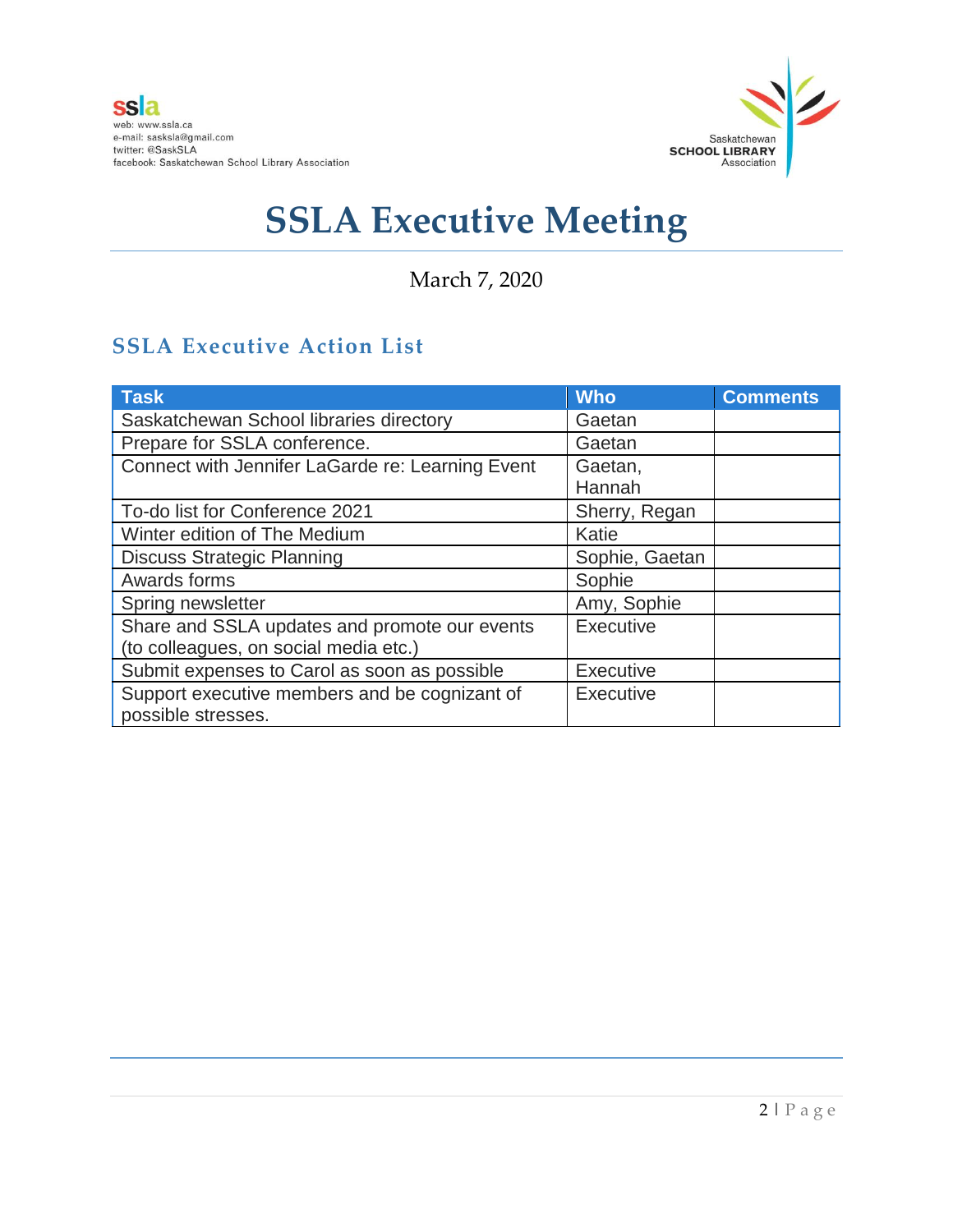

March 7, 2020

## **President's Report**

## Saskatchewan School Library Association

## President's Report March, 2020

- o Confirmed that two proposals for the SLA Conference were approved.
- o Contacted Christine Corso about republishing her TMC6 paper in *The Medium*
- o Hosted Learning Event with Shannon McClintock Miller on Jan. 22. Sent out recording to registered participants.
- o Updated information about Learning Events on the website. People may still register for Jennifer LaGarde for \$30.00.

### **Action Items**

Working on School Libraries Directory

Working on one article for *The Medium* on Jennifer LaGarde's book, *Fact vs. Fiction.*

Organizing a FNMI Resource brainstorming session for March 20, 2020. Planning a small committee PD day to help separate the resources into our four categories sometime in April or May.

Report submitted by: Gaetan Hammond

Approved by: Gaetan Hammond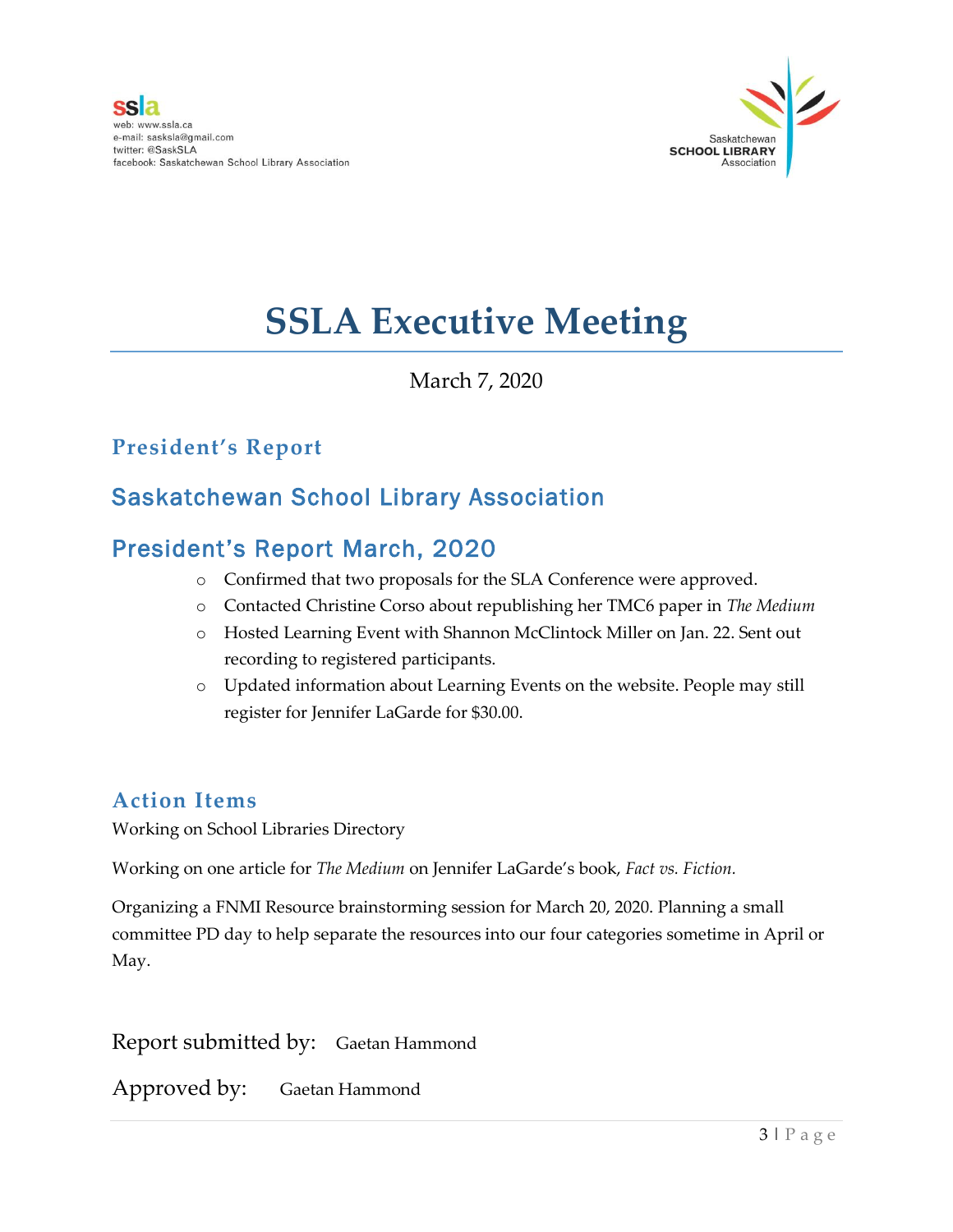

## March 7, 2020

## **President Elect's Report**

**March 7, 2020**

### **Information Items**

- I attended Treasure Mountain Canada 6 in Toronto at the end of January. It was wonderful! I made some great connections there and it was very interesting to hear what's going on in school libraries across the country!
	- o I have written a piece for The Medium on this.
- Continuing work on a "Welcome to the SSLA" document for new executive members.
- Sent out promotions for awards forms need to be updated.

## **Action Items**

- Look for Willow Awards history in SSLA archives
- Finish "Welcome to SSLA" document
- Awards could we design an online form?
	- o Could awards be promoted through the April 7 learning event?

Report submitted by: Sophie Long

Approved by: [**Type name here**]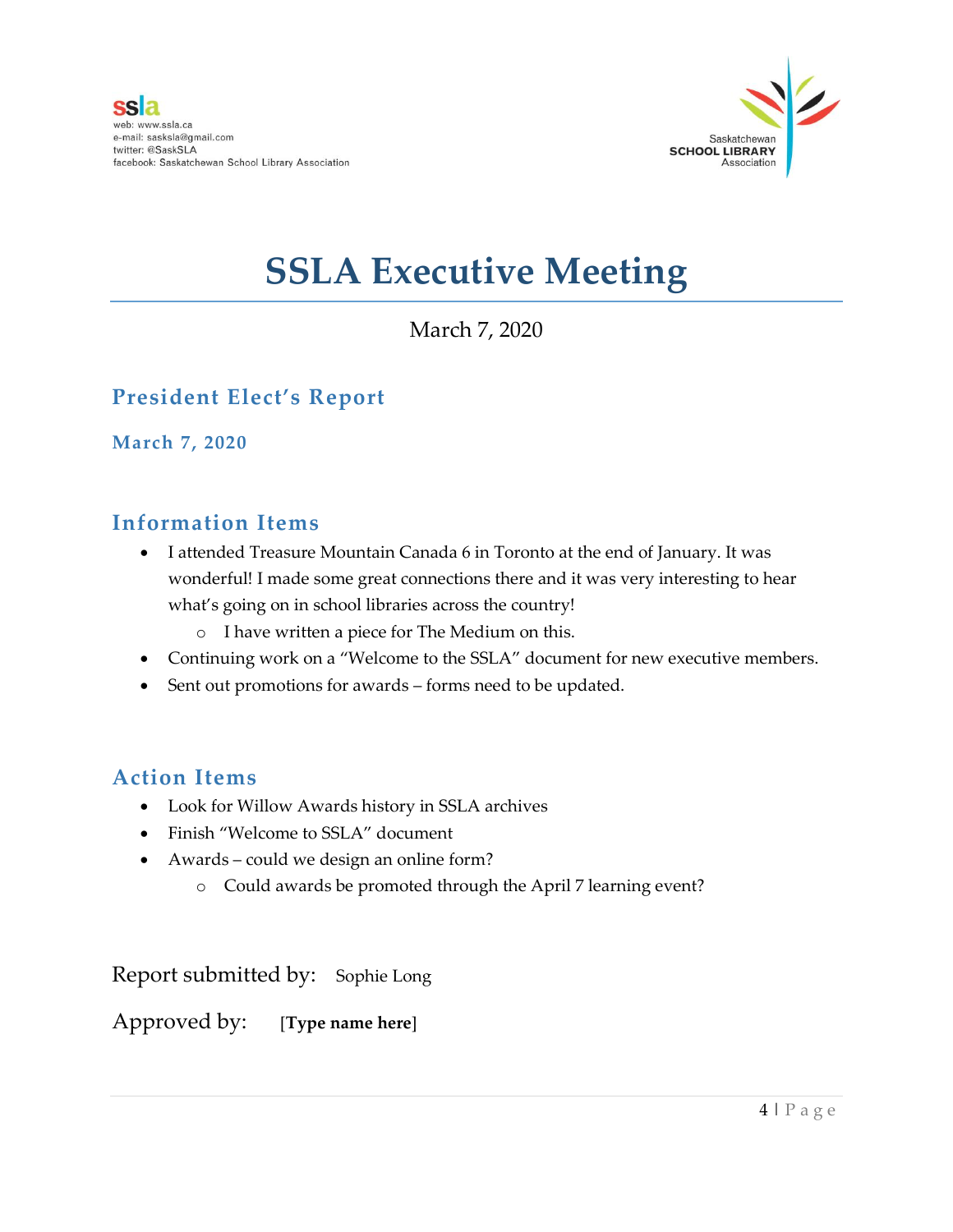

March 7, 2020

**Treasurer's Report**

#### **SSLA Financial Report – Banking Summary**

**Saskatchewan School Library Association**

#### **Profit and Loss**

#### **January 10 - March 3, 2020**

|                                | <b>Total</b>   |  |
|--------------------------------|----------------|--|
| <b>INCOME</b>                  |                |  |
| <b>Access Copyright</b>        | 476.48         |  |
| <b>Interest</b>                | 2.74           |  |
| <b>Learning Events</b>         | 60.00          |  |
| Membership                     | 30.00          |  |
| <b>Total Income</b>            | \$569.22       |  |
| <b>GROSS PROFIT</b>            | \$569.22       |  |
| <b>EXPENSES</b>                |                |  |
| <b>Bank charges</b>            | 10.00          |  |
| <b>Learning Event Expenses</b> | 526.37         |  |
| <b>Special Projects</b>        | 446.32         |  |
| <b>Square Fees</b>             | 2.04           |  |
| <b>Website Hosting Fee</b>     | 20.99          |  |
| <b>Total Expenses</b>          | \$<br>1,005.72 |  |
| <b>PROFIT</b>                  | -\$<br>436.50  |  |

Tuesday, Mar 03, 2020 06:09:42 PM GMT-8 - Accrual Basis

submitted by: Carol Preece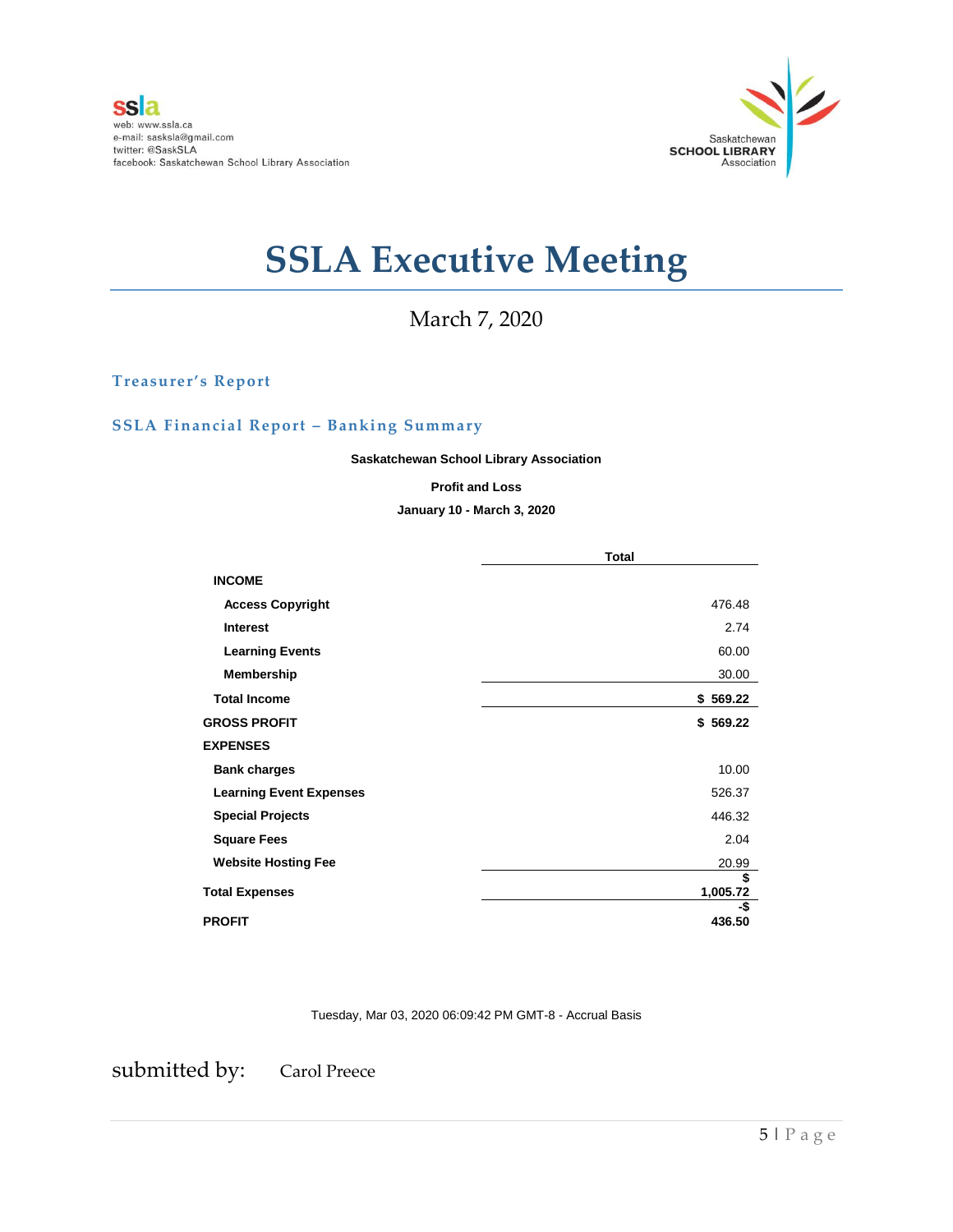

Approved by: [**Type name here**]

## **SSLA Executive Meeting**

March 7, 2020

**Communications Councillor's Report**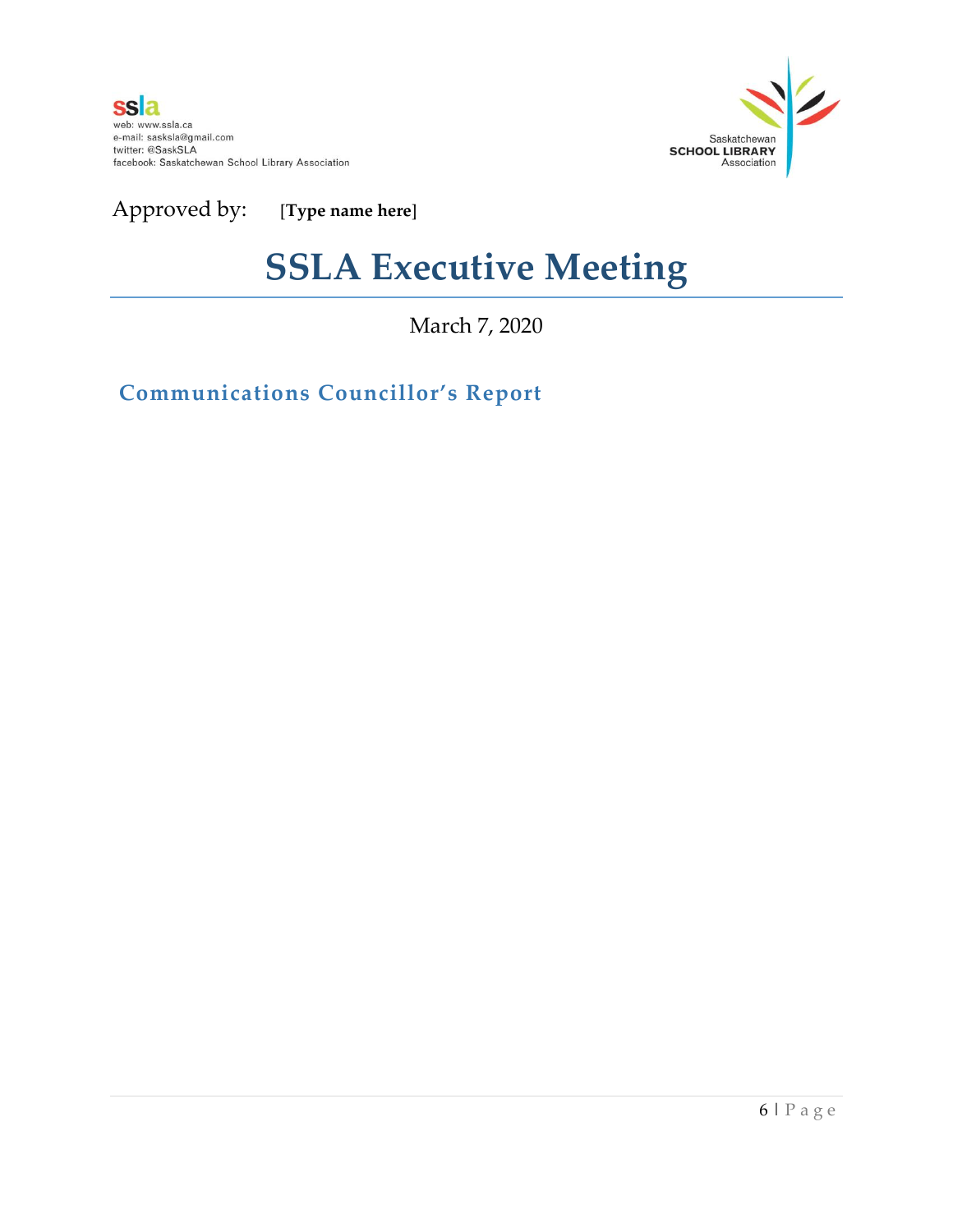

March 7, 2020

## **PD Councillor's Report**

#### **Information Items**

Gaetan ran the last PD on blackboard. I will discuss with him about the next one.

### **Action Items**

**Email the next presenter for April.** 

**Contact membership about our next online pd** 

Report submitted by: Hannah Patterson

Approved by: [**Type name here**]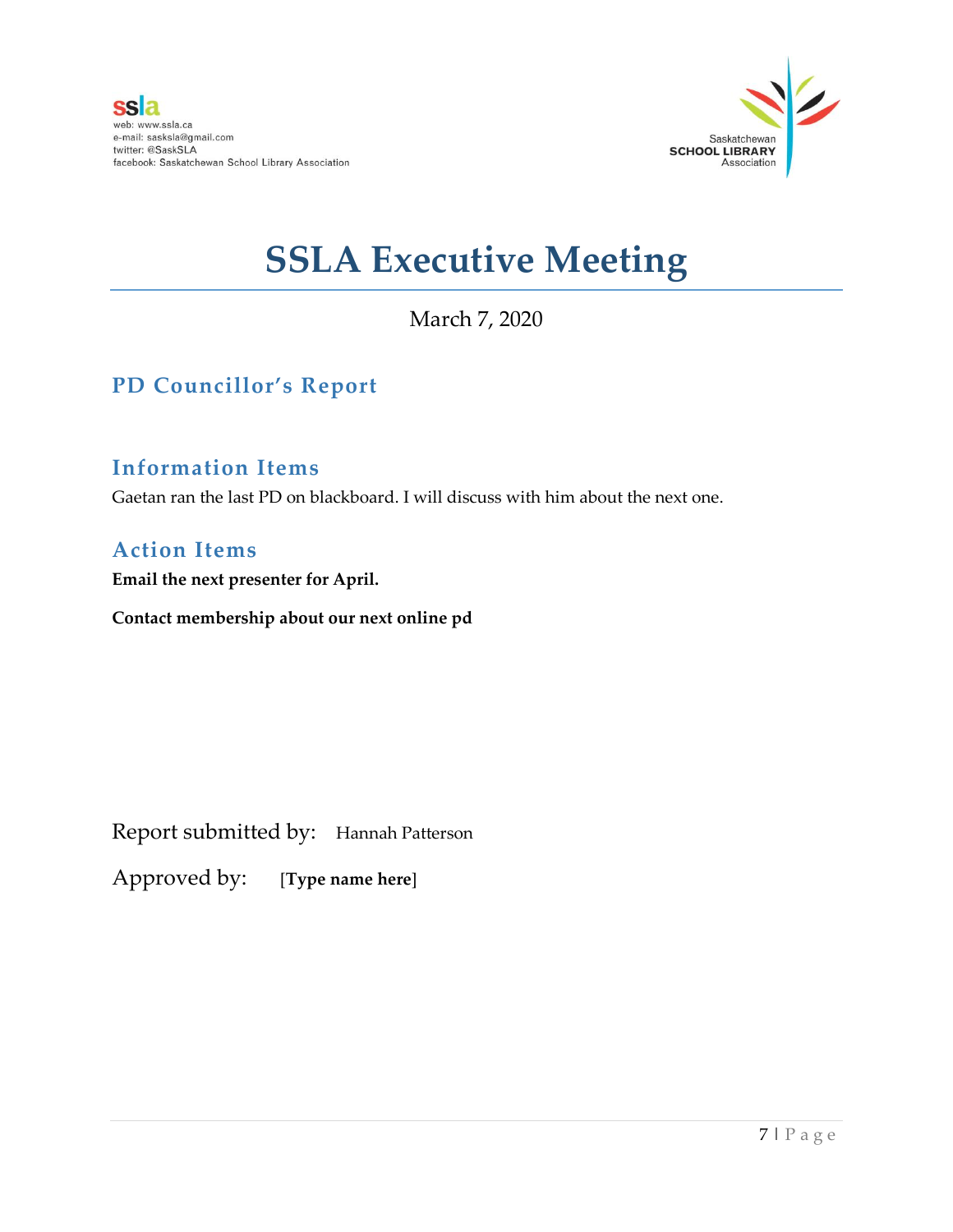

March 7, 2020

## **Publications Councillor's Report**

March 7, 2020

**Date March 2, 2020**

## **Information Items**

Working on the Winter edition of *The Medium*

### **Action Items**

- 1. Looking for any articles that the executive have written and want to be published in the next edition.
- 2. Looking for article ideas that I can write for the next edition.

Report submitted by: Katie Bell

Approved by: [**Type name here**]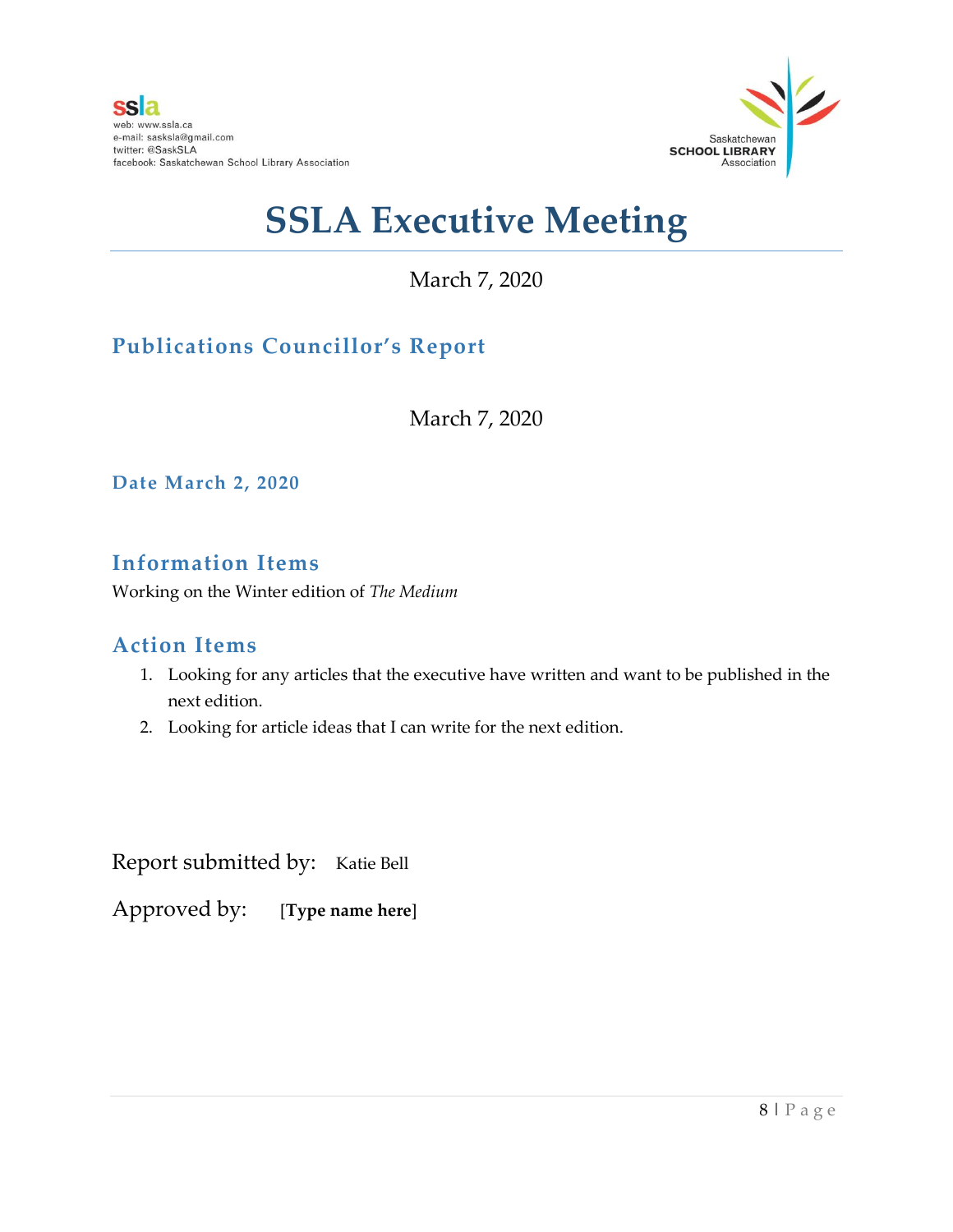

### March 7, 2020

## **Special Projects Councillor's Report**

### **Information Items**

Uploaded resource collection and updated site for Grades 7-8

Working on Cross-reference our digital collection with STF collection

### **Action Items**

Continue site development

Exploring updated webtool/App suggestions

Contact STF re Assistance for promotion flyer/poster

Report submitted by: Carla Katerynych

Approved by: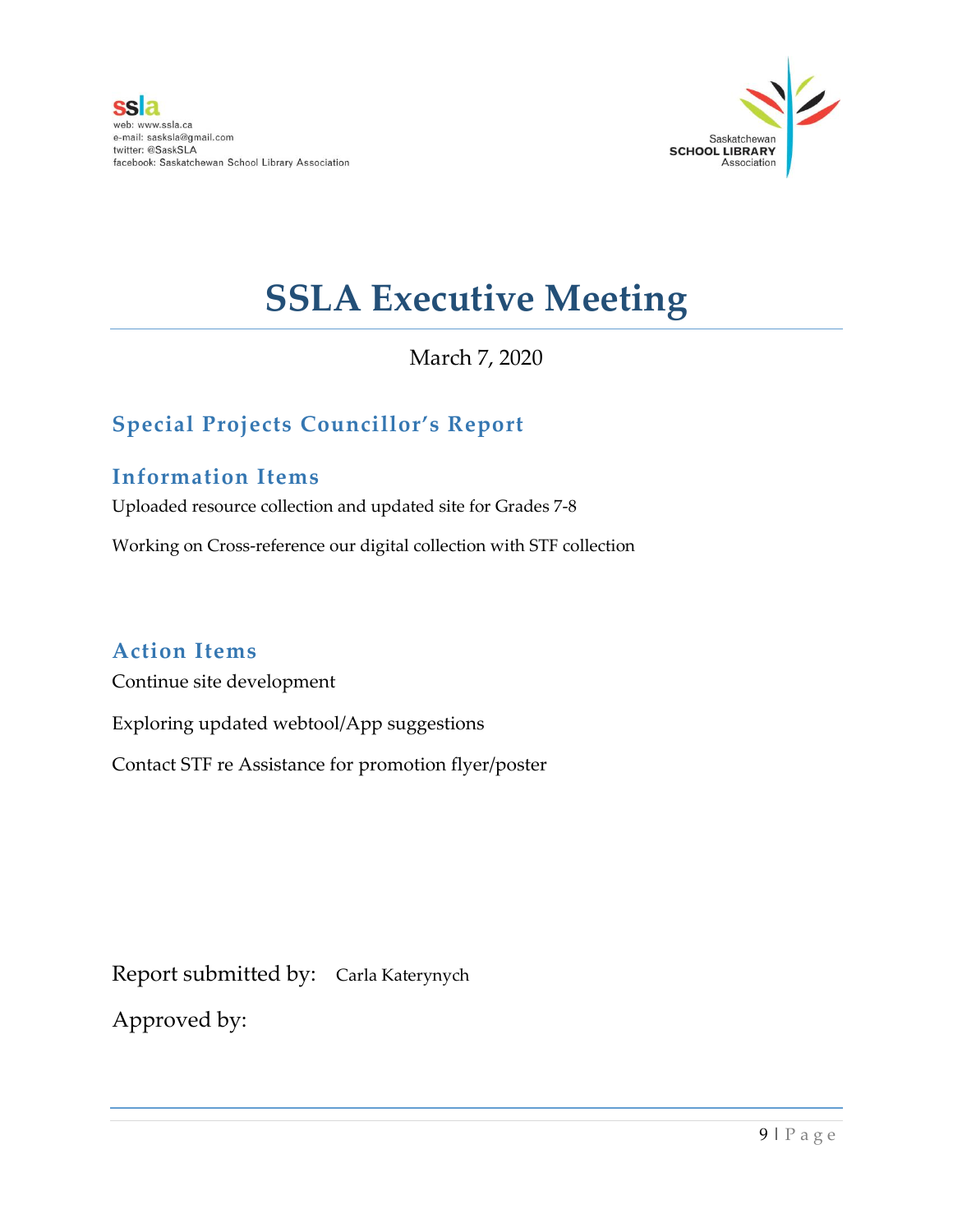

March 7, 2020

**Secretary/Archivist/Membership's Report**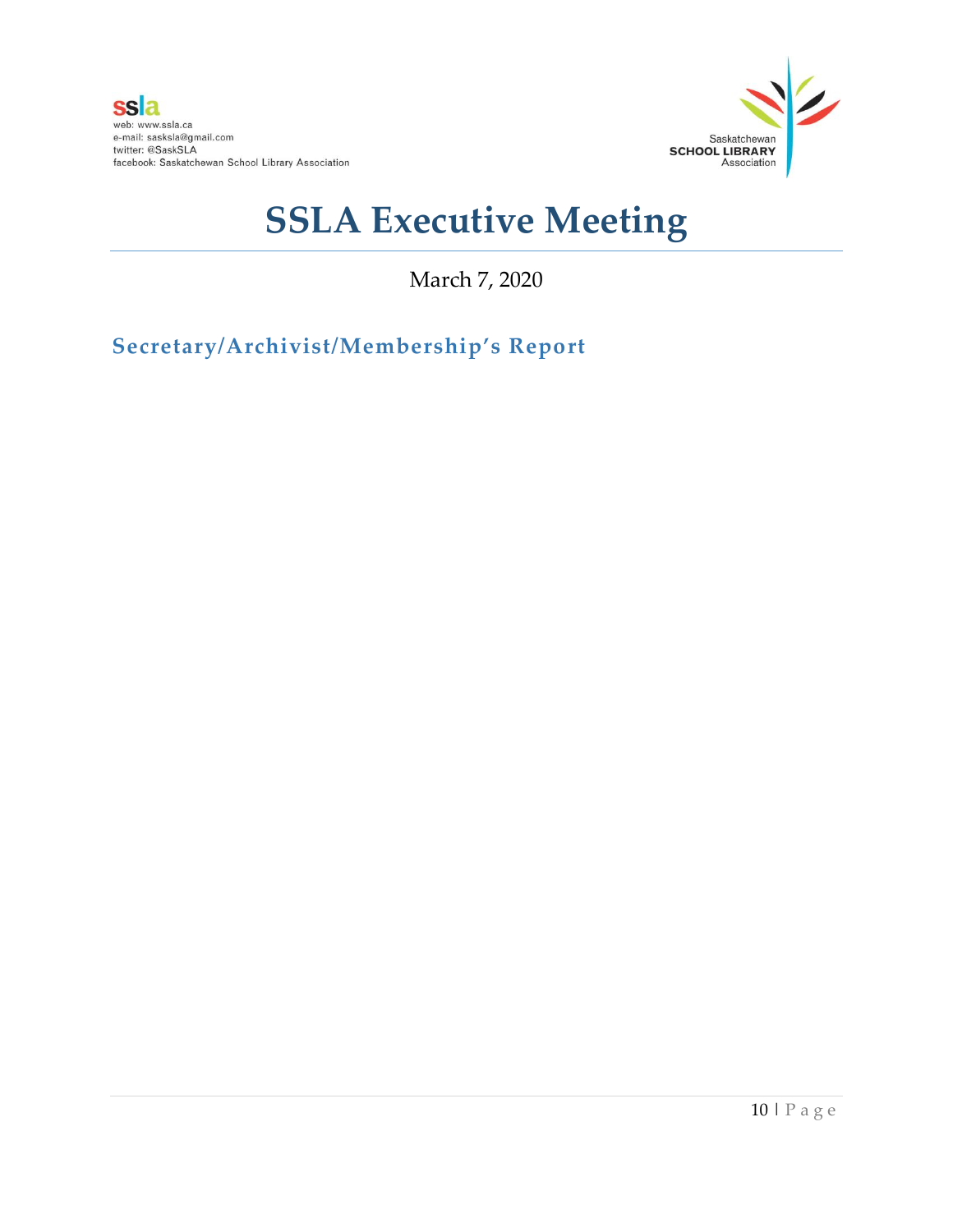

## March 7, 2020

### 5.1 Correspondence

### 5.1.1 Provincial Library and Literacy Office

#### **Learning Opportunity: Discovering Canadian Major Dailies**

Are you a librarian or teacher-librarian looking for resources for local, regional or national news coverage?

**Canadian Major Dailies** provides full text access to national and regional newspaper content. This online database has current and historical backfile coverage of major Canadian newspapers.

Join us at this upcoming webinar to learn tips and tricks to quickly find the news information that you and your users and students need.

This webinar will be presented on **March 18, 2020** from **10:00 – 10:45 AM**

Please register for this event at [https://proquestmeetings.webex.com/proquestmeetings/onstage/g.php?MTID=e1b35c5ccb6f](https://can01.safelinks.protection.outlook.com/?url=https%3A%2F%2Fproquestmeetings.webex.com%2Fproquestmeetings%2Fonstage%2Fg.php%3FMTID%3De1b35c5ccb6faa1b97ebe2a058a1ae20f&data=02%7C01%7Cteresa.wrighteastley%40gov.sk.ca%7Cdf379ef163934c0b1d2c08d7abe3744e%7Ccf4e8a24641b40d2905e9a328b644fab%7C0%7C0%7C637166865698911104&sdata=y8Ge5vIY%2Bhf3aQPmDTWhG6b1aeIm8Vk%2BZOJNP5pkUPs%3D&reserved=0) [aa1b97ebe2a058a1ae20f](https://can01.safelinks.protection.outlook.com/?url=https%3A%2F%2Fproquestmeetings.webex.com%2Fproquestmeetings%2Fonstage%2Fg.php%3FMTID%3De1b35c5ccb6faa1b97ebe2a058a1ae20f&data=02%7C01%7Cteresa.wrighteastley%40gov.sk.ca%7Cdf379ef163934c0b1d2c08d7abe3744e%7Ccf4e8a24641b40d2905e9a328b644fab%7C0%7C0%7C637166865698911104&sdata=y8Ge5vIY%2Bhf3aQPmDTWhG6b1aeIm8Vk%2BZOJNP5pkUPs%3D&reserved=0)

**Contact:** Teresa Wright Eastley, Provincial Library and Literacy Office 306-787-2980 [teresa.wrighteastley@gov.sk.ca](mailto:teresa.wrighteastley@gov.sk.ca)

#### 5.1.2 Earth Day Resources

Hello,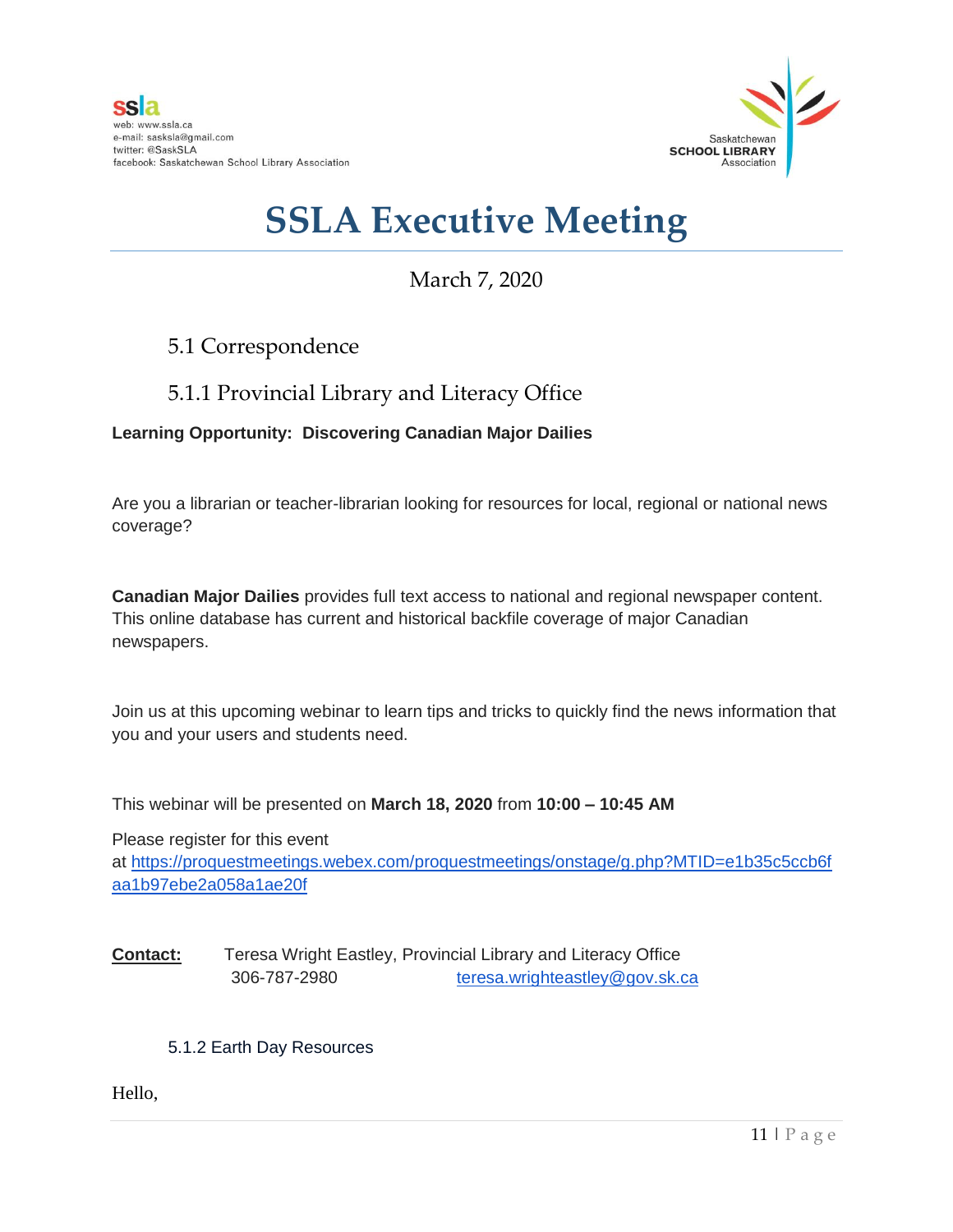

My name is Kira and I am the Education Coordinator for Earth Day Network, an environmental nonprofit coordinating the global efforts for Earth Day's 50th anniversary this year. Now commemorated in over 190 countries, this year's Earth Day will provide an opportunity for communities to come together to learn about environmental issues impacting them and be empowered to work towards solutions.

Libraries are playing a key role in efforts around the world to educate and empower communities. As trusted community resources, libraries have the space and resources to bring people together for impactful programming for all ages. We have created a variety of resources to help with your event planning in the coming months.

- 1. Check out our menu of ideas for libraries in our [Education Resource Library](https://www.earthday.org/education-resource-library/)
- 2. [Host a Teach-In](https://www.earthday.org/campaign/global-teach-in/) on an environmental issue local to your community
- 3. [Register your events](https://www.earthday.org/take-action-now/) on our map to bring more people in
- 4. Have your logo on our website b[y partnering with us](https://action.earthday.org/education_partnership) and sharing Earth Day 2020 tools with your network. If you are a school library, sign up as an **Earth Day School**
- 5. Explore our [Digital Toolkit](https://docs.google.com/document/d/1fScExM4qWlSHo9ZFNFgN3OfGXImNkfJIrr_CQkvc73A/edit?usp=sharing) for more information on our programs and sample social media posts

Thank you so much for your time, please let me know if you have any questions or if you would like your library's programs to be highlighted in a blog or newsletter.

Best,

Kira Heeschen

**Kira Heeschen** Education Coordinator

> . T: [202-518-0044 ext. 37](tel:202-518-0044%20ext.%2037) E[: heeschen@earthday.org](mailto:heeschen@earthday.org) 1752 N. Street NW Suite 700 Washington, DC 20036 [www.earthday.org](http://www.earthday.org/) **#EarthRise | #VoteEarth**